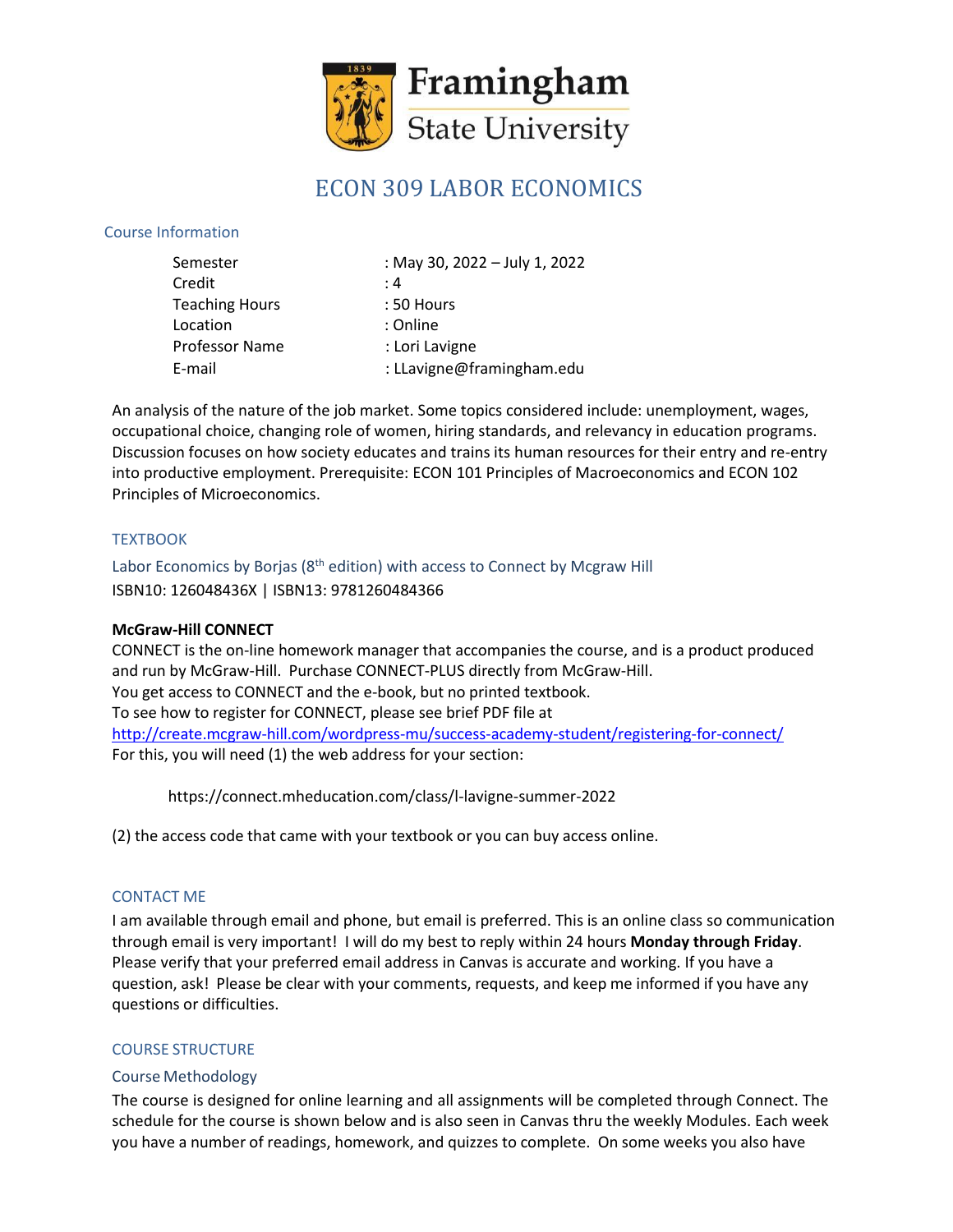

exams to complete. Assignments will all be through Connect so please make sure you have access during the first week to complete the assignments. The weekly assignments are due every Sunday by midnight (eastern daylight time zone) (except the last week when assignments are due on Friday 7/1).

*Homework*- Homework is for practice. You have unlimited attempts and will receive full credit as long as you complete the assignment by the due date.

*Quizzes*- Quizzes for each chapter are graded and you have ONE attempt, but there is no time limit. *Exams*- The exams are graded with only one attempt. Exams also have a time limit of 90 minutes. Once you start the exam, the timer starts. You cannot go back to the exam after the 90 minutes.

#### Course Requirements

To succeed in the class, participants should have basic computer skills. You should be comfortable in how to send an email, navigate Canvas, and Connect.

It is expected that you take an active role in the learning of the material. To succeed in an online class you must be able to work independently, manage your time effectively, and stay organized. It is expected that you read all related material, as well as, the related chapter in the text on a weekly basis. You have the flexibility of completing the work at any time during the week. However, I recommend beginning the work early to allow time to digest the material and ask questions.

#### Academic Honesty

Please see the undergraduate catalog for the college's policy on academic honesty

#### Antiracism at FSU

At Framingham State University, faculty, staff, and students work together to sustain a learning, working, and living community free from hate, discrimination, harassment, and intolerance. We recognize the damaging effects of systemic racism—including policies, structures, and historic practices—on the experience and success of communities of color. Coming from different backgrounds and different levels of privilege, we can all affirm and engage in antiracist work.

Diversity of voices, and of minds, strengthens our ability to solve problems and to ask and answer questions about the world we share. As your instructor, I commit to upholding community values of inclusion, civility, accessibility, and mutual respect. I expect this classto commit to creating a community that affirms and welcomes all persons from diverse backgrounds and experiences, and supports the realization of everyone's potential. EPT

#### GRADING CRITERIA

| 15% |
|-----|
| 25% |
| 30% |
| 30% |
|     |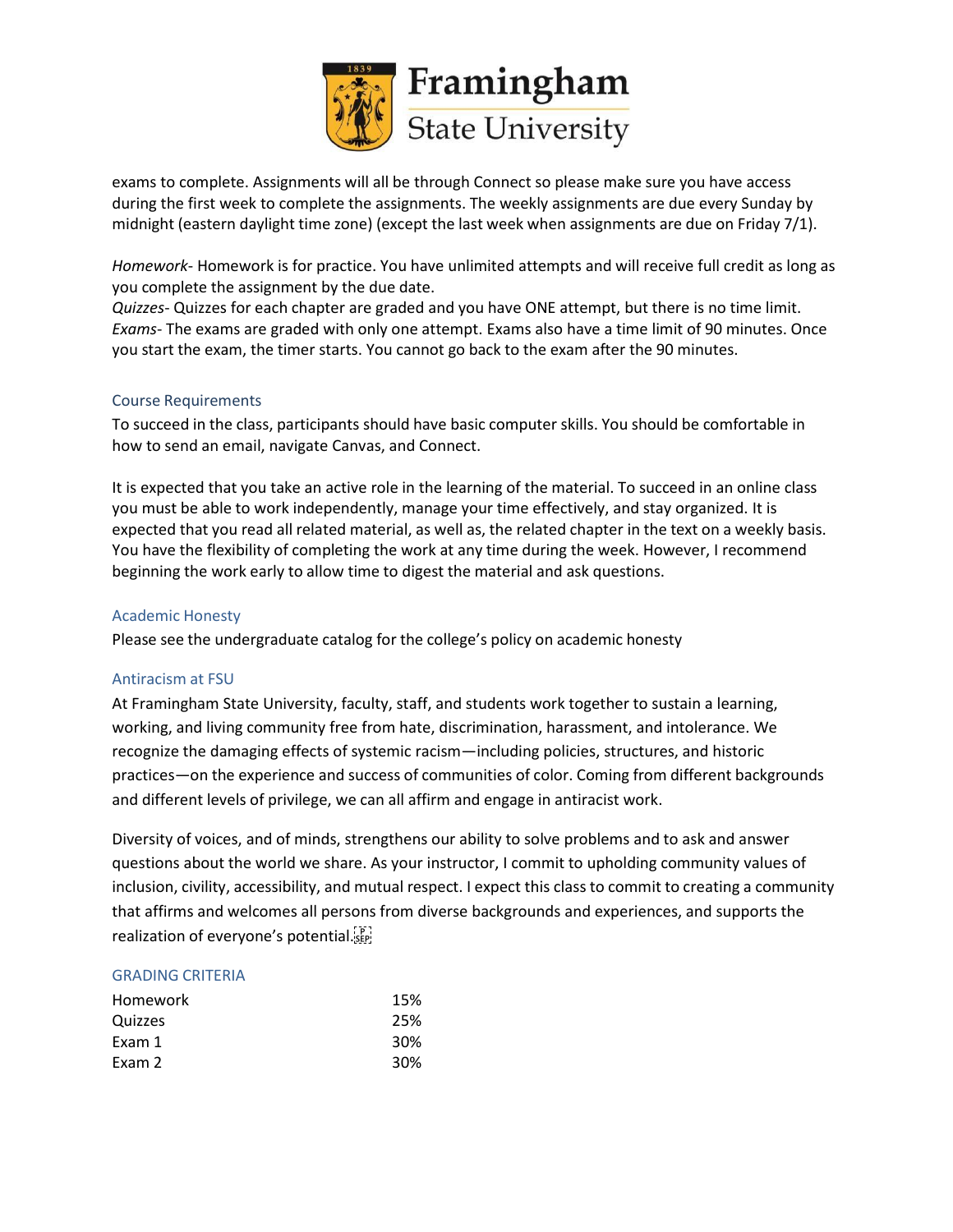

#### Late Policy

No late work will be accepted unless prior notification is approved. In case of an emergency you should contact be ASAP. Homework and assignments are due on **Sunday at 11:59PM (except for the last week when assignments are due Friday 7/1).**

#### Accommodations

Framingham State University offers equal opportunities to all qualified students, including those with disabilities and impairments. The University is committed to making reasonable accommodations as are necessary to ensure that its programs and activities do not discriminate, or have the effect of discriminating, on the basis of disability. Academic Support serves students with learning and psychiatric disabilities as well as students with visual, mobility and hearing impairments. For further information about this, please visit the website a[t http://www.framingham.edu/center-for-academic-support-and](http://www.framingham.edu/center-for-academic-support-and-)advising/disability-services/index.html or contact Ms. LaDonna Bridges, Director of Academic Support/Disability Services, in the Center for Academic Support and Advising (CASA) at 508-626-4906 or [lbridges@framingham.edu.](mailto:lbridges@framingham.edu)

#### TENTATIVE SCHEDULE

| Week           | Date | Chapter                             | Assignments                                      |
|----------------|------|-------------------------------------|--------------------------------------------------|
| $\mathbf{1}$   | 5/30 | Syllabus & Sign up Connect          |                                                  |
|                |      | Chapter 1- Introduction             | Chapter 1 Homework                               |
|                |      |                                     | Chapter 1 Quiz                                   |
|                |      |                                     |                                                  |
|                |      | Chapter 2- Labor Supply             | Chapter 2 Homework                               |
|                |      |                                     | Chapter 2 Quiz                                   |
| $\overline{2}$ | 6/6  | Chapter 3- Labor Demand             | Chapter 3 Homework                               |
|                |      |                                     | Chapter 3 Quiz                                   |
|                |      |                                     |                                                  |
|                |      |                                     | Exam 1 (on Chapters 1-3)                         |
| 3              | 6/13 | Chapter 4- Labor Market             | Chapter 4 Homework                               |
|                |      | Equilibrium                         | Chapter 4 Quiz                                   |
|                |      |                                     |                                                  |
|                |      | <b>Chapter 5- Compensating Wage</b> | <b>Chapter 5 Homework</b>                        |
|                |      | <b>Differentials</b>                | Chapter 5 Quiz                                   |
| 4              | 6/20 | Chapter 6- Education                | Chapter 6 Homework                               |
|                |      |                                     | Chapter 6 Quiz                                   |
|                |      |                                     |                                                  |
|                |      | Chapter 7- Wage Distribution        | Chapter 7 Homework                               |
|                |      |                                     | Chapter 7 Quiz                                   |
| 5              | 6/27 | Chapter 9- Discrimination           | *Chapter 9 Homework                              |
|                |      |                                     | *Chapter 9 Quiz                                  |
|                |      |                                     |                                                  |
|                |      |                                     | *Exam 2 (on Chapters 4-7 &9)                     |
|                |      |                                     | * All of these assignments are due by Friday 7/1 |